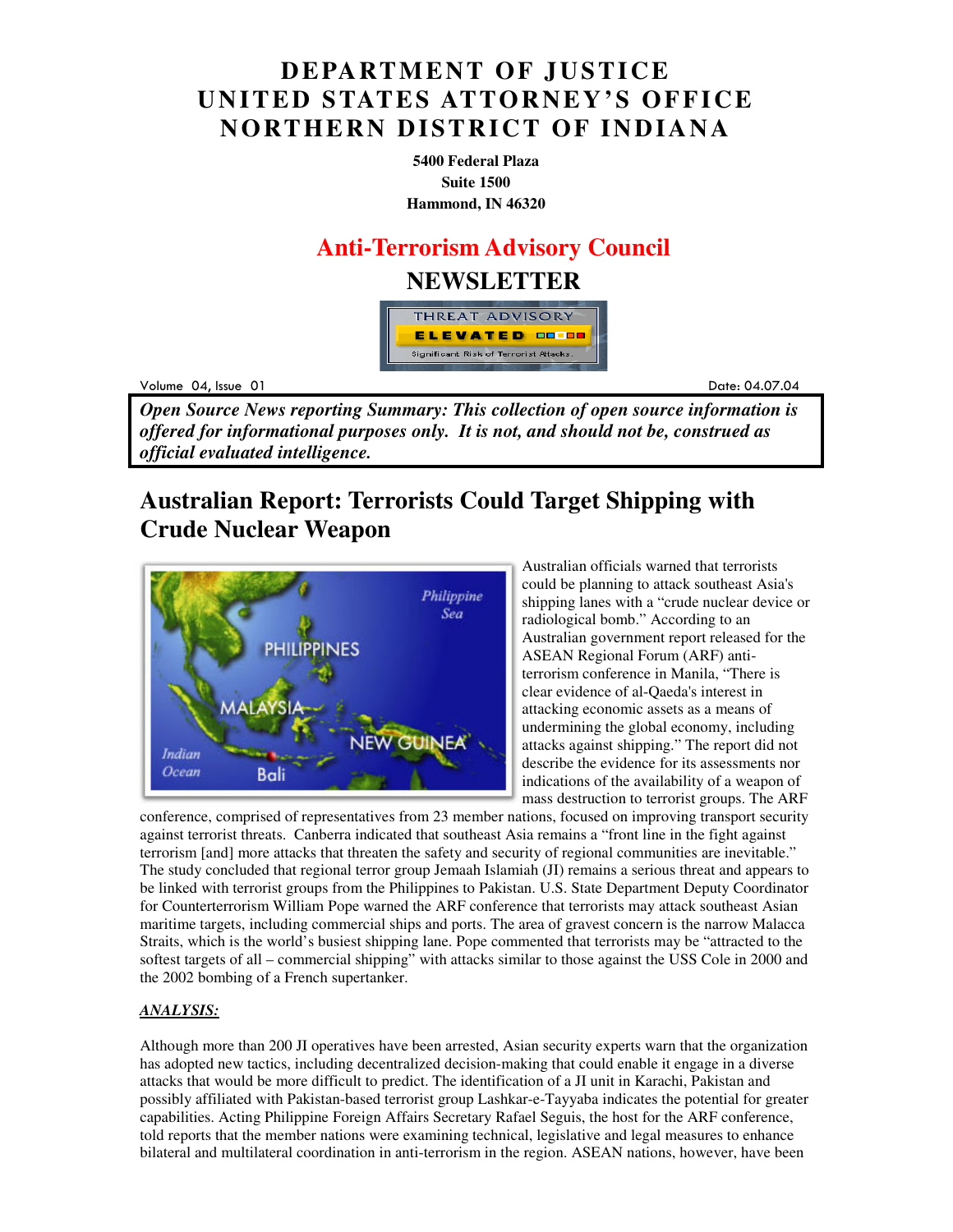criticized for their lax security systems and insufficient multilateral anti-terrorist structure. Singaporean and Australian officials have been the most vocal in warning of the danger of an oil tanker or liquified natural gas vessel being hijacked and used as a floating bomb to inflict cataclysmic damage on ports. Terrorists, acting in conjunction with regional pirates, could attacks ships in order to block the Malaccan Strait, a strategic target whose blockage would have worldwide economic repercussions.

*For a detail map of the area and more information on the Malaccan Strait, Malaysia, and Indonesia visit:* http://www.stanford.edu/group/mas/malaysia.htm **Related reporting:** http://www.reuters.com/newsArticle.jhtml?type=worldNews&storyID=4711396

# **Bombers Claim Inspiration from Osama Bin Laden**

Four Malaysians who have admitted to being part of an Islamic terrorist group said on April 2 that a string of bombings and attacks against a variety of targets in Southeast Asia were inspired by Osama Bin Laden. One of the detainees, Mohamed Nasir Abbas, suggested that deadly bombings carried out in Bali in 2002 and Jakarta in 2003 were inspired by religious edicts, or *fatwas*, attributed to Bin Laden. The edicts supposedly urged followers to kill Americans. All four of the detained men have claimed to have received military training in Afghanistan. Nasir also identified Indonesian Muslim cleric Abu Bakar Bashir as the spiritual leader of JI and stated that Bashir and another JI leader, known as Hambali, relayed Bin Laden's orders. Hambali is currently in U.S. custody.

#### *COMMENT:*

Nasir's comments, if true, support long-held suspicions by government and security officials that terrorist groups in Southeast Asia including Jemaah Islamiyah are tied to Bin Laden's Al-Qaeda network. Human rights groups, however, have suggested that the confessions may have been coerced calling into question their validity.

**\*\*\*\*\*\*\*\*\*\*\*\*\*\*\*\*\*\*\*\*\*\*\*\*\*\*\*\*\*\*\*\*\*\*\*\*\*\*\*\*\*\*\*\*\*\*\*\*\*\*\*\*\*\*\*\*\*\*\*\*\*\*\*\*\*\*\*\*\*\*\*\*\*\*\*\*\*\*\*\*\*\*\*\*\*** 

**\*\*\*\*\*\*\*\*\*\*\*\*\*\*\*\*\*\*\*\*\*\*\*\*\*\*\*\*\*\*\*\*\*\*\*\*\*\*\*\*\*\*\*\*\*\*\*\*\*\*\*\*\*\*\*\*\*\*\*\*\*\*\*\*\*\*\*\*\*\*\*\*\*\*\*\*\*\*\*\*\*\*\*\*\*\*** 

## **In The Spotlight: Jemaah Islamiah (JI)**

http://www.cdi.org/terrorism/ji.cfm



## **Madrid suspects' photos released**

Photos of six men wanted in connection with the Madrid train bombings have been released by Spain's Interior Ministry. International arrest warrants for the men have been issued by the judge investigating the 11 March attacks, which killed 191 people and injured around 1,800. The alleged mastermind behind the attacks, 36-year-old Moroccan Abdelkrim Mejjati, was not on the list of warrants. Mejjati (pictured with cell phone in hand) was convicted in absentia of the deadly bombings in Casablanca last year, which killed 33 people and 12 suicide bombers.

Full story: http://news.bbc.co.uk/2/hi/europe/3589399.stm

Related reporting: *Bombers warn of Spanish inferno* http://www.themercury.co.za/index.php?fSectionId=284&fArticleId=394134 *Spain on Terror Alert Ahead of Easter Rush*  http://news.scotsman.com/latest.cfm?id=2747430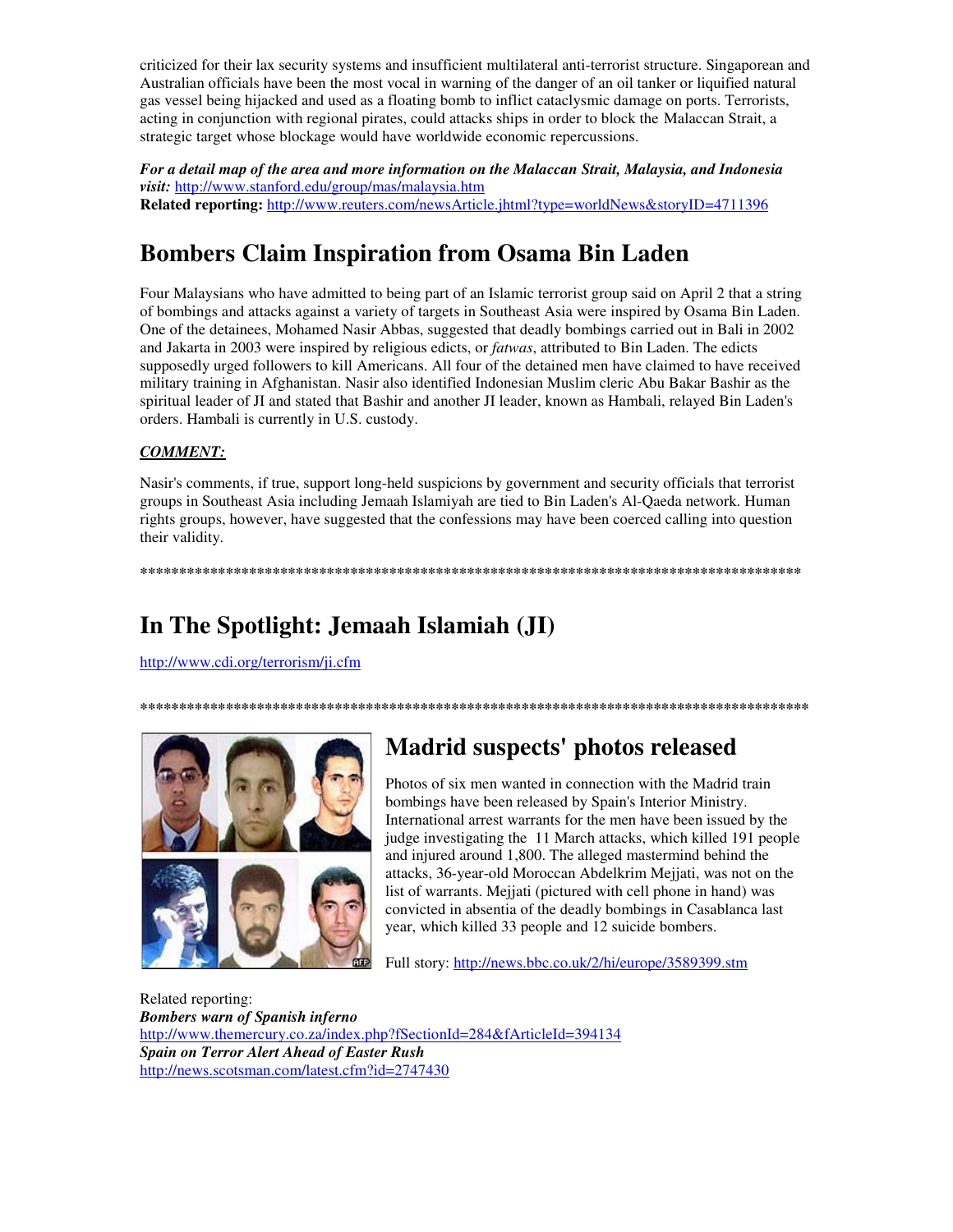## **Secret bunkers held chemical weapons, says Iraqi exile**

A scientist describes Saddam's weapons and stealth technology programs, reports Russell Skelton. For seven years, before he was tortured and sentenced to death, Rashid (not his real name) worked at the top of Iraq's scientific establishment. He says he regularly met Saddam Hussein and his cousin and strongman deputy prime minister Abdul Tawab Huweish. After the Gulf War he was put in charge of a taskforce code named "Al Babel" to develop stealth technology to make aircraft and missiles undetectable on radar. Rashid, who now lives in Melbourne, also claims to have had access as a trusted insider to secret underground bunkers where chemical weapons were stored. "Saddam gave me access to everything, he was so desperate to perfect the stealth technology," he says. Now Rashid's great fear is that Saddam loyalists still active in postwar Iraq may get to the chemicals and weapons he saw hidden away before fleeing for his life.

Full story: http://www.theage.com.au/articles/2004/03/31/1080544556813.html?from=storyrhs

## **City's terror threats probed**

In a small South Texas town, an illegal immigrant managing a convenience store aroused suspicion by asking customers about explosives -- enough to detonate several city blocks. Investigators said he was also collecting photos of skyscrapers, including ones in Houston. In Corpus Christi, investigators found 30 illegal immigrants from the Middle East hidden in the bowels of a large ship. The stowaways refused to say why they had come. And in The Woodlands, the owner of a \$350,000 house is about to be sentenced for leading a double life as an arms dealer for terrorists.

Full story: http://www.chron.com/cs/CDA/ssistory.mpl/topstory2/2483164

## **Colombian arrested in deal to buy arms**

A Colombian who allegedly tried to buy more than 6,000 machine guns, rifles, grenades, grenade launchers and pistols for the FARC guerrillas has been arrested in Tampa, U.S. authorities announced Friday. Carlos Gamarra-Murillo, 53, of Bucaramanga, was taken into custody Thursday by agents of the Immigration and Customs Enforcement after trying to complete the \$4 million transaction with U.S. agents posing as arms suppliers. The undercover operation began a year ago.

Full story: http://www.miami.com/mld/miamiherald/news/world/americas/8344676.htm

### **DHS, FBI warn of plot to attack U.S. mass transit this summer**

The Federal Bureau of Investigations (FBI) and Department of Homeland Security (DHS) issued a 1 April bulletin to officials and first responders nationwide warning of a plot to target mass transit in major U.S. cities this summer. The note, intended to be "law enforcement sensitive," was obtained by several news agencies the day after issuance and disseminated to the public. The note came in light of the 11 March attacks in Madrid and the recent discovery of a bomb, made from the same material as the March bombings, on train tracks from Madrid to Seville, CNN reported. The note specifically mentioned the targeting of buses and railways by using "improvised explosive devices, possibly constructed of ammonium nitrate and diesel fuel." The memo also noted that such devices are likely to be concealed in luggage, carry-on bags, and duffel bag and backpacks. The memo specifically noted that mass-transit attacks have occurred in Spain, Greece, Israel, and Turkey and also mentioned the 30 March London raids that resulted in the seizure of a thousand pounds of ammonium nitrate and the apprehension of eight terror suspects. In addition to the FBI/DHS memo, DHS issued an informational bulletin to law enforcement and private sector security authorities that provided suggested protective measures, such as random passenger inspections, security sweeps of stations, careful inspection of luggage and other items, checking parking lots for suspicious loitering, stolen or abandoned vehicles or vehicles left for extended times, and to removed trash receptacles from passenger terminals

#### *ANALYSIS:*

The FBI/DHS bulletin will likely increase the daily security protocol for transit systems in the nation's largest cities. Although the memo mentions the specific targeting of railways, there is particular concern for the targeting of buses, the most abundant transportation method used in urban areas throughout the country. Since the attacks in Spain, U.S. railway security has been greatly criticized. Although DHS spent more than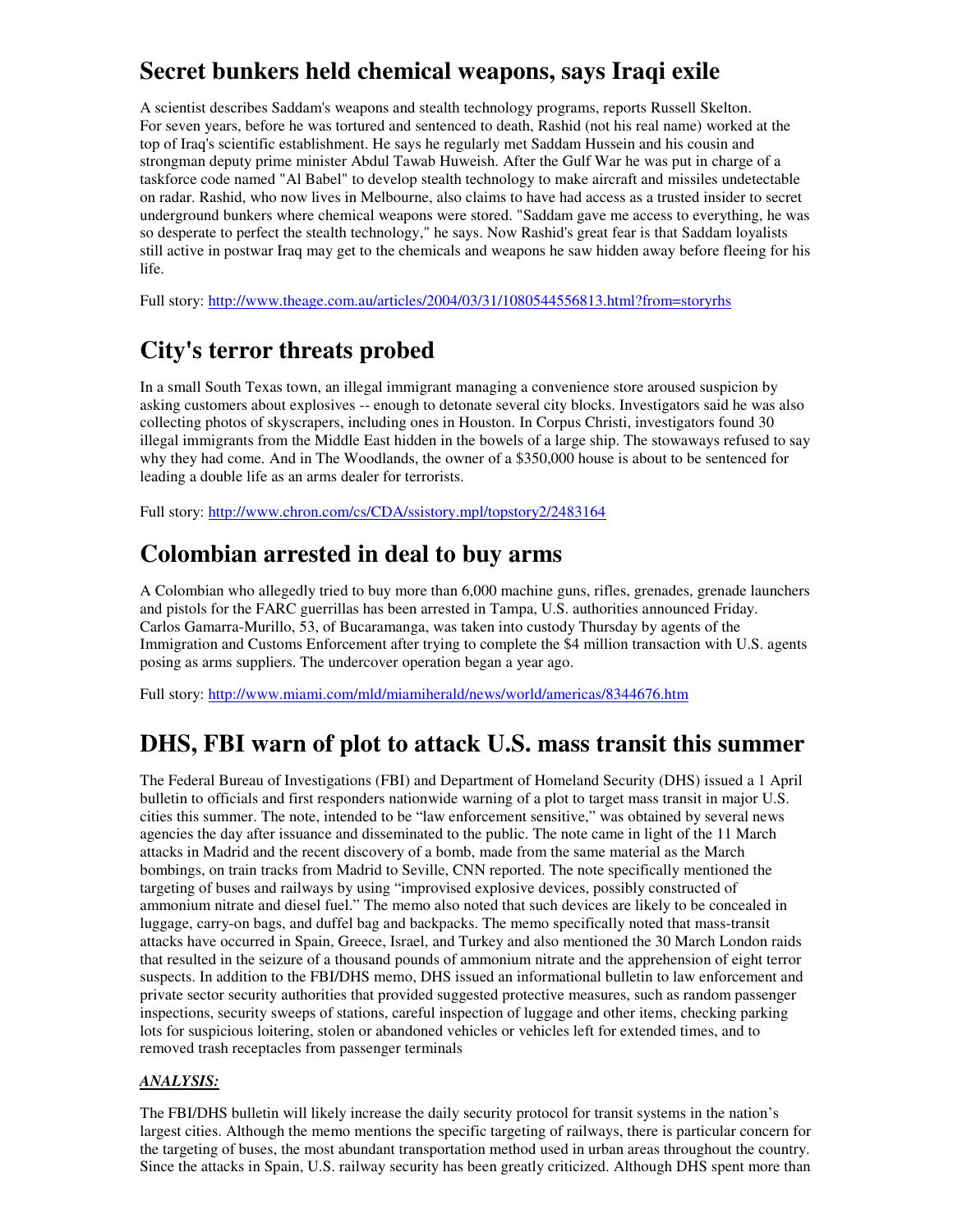\$115 million on rail and transit security in 2003, significantly higher figures were spent on aviation security as well as maritime and port security. Security chief for the American Public Transportation Association Greg Hull said on 2 April that the transit systems are at "code yellow-plus" following the bulletin, as reported by MSNBC. Officials said the message was pre-cautionary and based on "somewhat credible" threats, but would not likely raise the nation's terror level. Another concern receiving less attention from authorities are the risks taken from leaked official memos. The security bulletin specifically mentioned that the memo was to be issued only to the appropriate agencies yet several media outlets gained access to it. Such occurrences could potentially compromise security planning and preparations as well as tipoff potential terrorists.

## G8 Summit's impact on Georgia tourism, tranquility unclear



Along the tree-canopied streets of Sea Island, helmeted children pedal bikes on perfect sidewalks past professionally landscaped homes that start at \$1 million. But in two months, this posh seaside community built for peace and relaxation will teem with armed security personnel as the world watches. The Group of Eight Summit descends on Georgia's coast June 8-10. The world's most powerful leaders, including President Bush, will meet at Sea Island while more than 1,000 delegates meet 60 miles away in Savannah. About 3,000 journalists also will come to Savannah, making the summit Georgia's largest media event since the 1996 Olympic Games. Thousands of federal, state and security personnel will be assigned to the summit. The wild card is protesters, and no one is quite sure how many of them will show up, but it also could be thousands.

Full story: http://www.macon.com/mld/macon/news/8350526.htm?template=contentModules/printstory.jsp 

#### Read the Anarchists perspective on the G8

The G8 is coming back to the United States. Tens of thousands of people will converge once again on Georgia for mass protests against the G8, neoliberalism at home and abroad, and capitalism.

**Global Action Against Capitalism** "Nothing ever burns down by itself – Every fire needs a little bit of help"

http://www.infoshop.org/octo/index.html 

## E.U. includes ELN in terrorist list

Representatives from the European Union (E.U.) announced April 5 the inclusion of Colombia's National Liberation Army (ELN) guerrilla group on the E.U.'s terrorist list. The E.U. list includes the Revolutionary Armed Forces of Colombia (FARC) guerrilla group and the United Self-Defense Forces of Colombia (AUC) paramilitaries. An E.U. official said the member nations delayed placing the ELN on the list until the group released a British citizen last December after holding him captive along with four Israeli tourists since September.

#### ANALYSIS:

In the past several years, many European governments have facilitated negotiations between the ELN and the Colombian government. The inclusion of the ELN in the E.U. terrorist list, however, prevents the ELN from participating in similar negotiations as their status changed from a freedom fighter organization to a terrorist group. This classification essentially closes Europe's borders to the ELN leadership and prevents the organization from receiving international recognition and protection. The ELN's inclusion in this list, created after the September 11, 2001 terrorist attacks in the U.S., empowers E.U. member countries to seize the group's financial assets and bank accounts and initiate judicial proceedings against its members. The ELN was formed in 1965, and authorities estimate that approximately 5,000 militants comprise the organization, making it the second-largest guerrilla group in Colombia after the FARC.